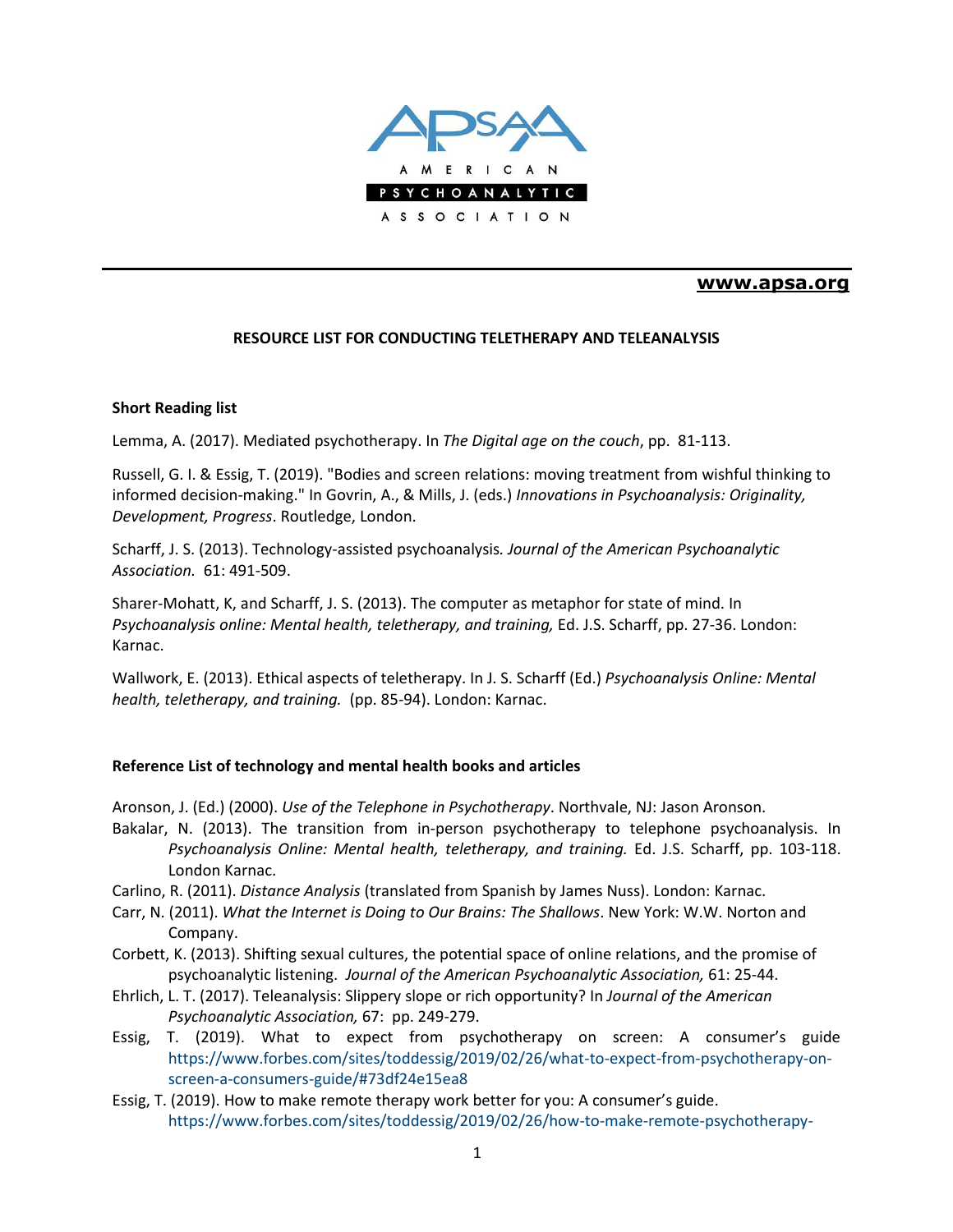work-better-for-you-a-consumers-guide/#14f0ff347398

- Fishkin, R., Fishkin, L., Leli, U., Katz, B., & Snyder, E. (2011). Psychodynamic treatment, training, and supervision using internet-based technologies. *Journal of the American Academy of Psychoanalysis and Dynamic Psychiatry,* 39: 155-168.
- Fonagy, P. (2014). Analysis and supervision by telephone and Skype: A valid alternative, a stop-gap measure or best avoided? *Bulletin of the British Psychoanalytical Society*, September 2011 *47(7):* 26-32.
- Gabbard, G. O. (2001). Cyberpassion: E-rotic transference on the internet. *Psychoanalytic Quarterly, 70*: 719-737.
- Gabbard, G. O. (2014). One analyst's journey through cyber-space. Contribution to Panel "Online and On the Couch Virtuality: The real, the imagined and the perverse" at Winter Meeting of the American Psychoanalytic Association, January 18, 2014.
- Gordon, R.M., Wang, X., & Tune, J. (2015). Comparing psychodynamic teaching, supervision, and psychotherapy over video-conferencing technology with Chinese students. *Psychodynamic Psychiatry,* 43 (4), 585-599.
- Isaacs Russell, G. (2015). *Screen Relations: The Limits of Computer-Mediated Psychoanalysis and Psychotherapy.* London: Karnac.
- Kantrowitz, J. (2009). Internet interaction: The effects on patients' lives and analytic process. *Journal of the American Psychoanalytic Association, 57*: 979-988.
- Leffert, M. (2003). Analysis and psychotherapy by telephone. *Journal of the American Psychoanalytic Association, 51*: 101-130.
- Lemma, A. (2017). *The Digital Age on the Couch. Psychoanalytic practice and new media.* London Routledge.
- Lemma, A. and Caparrotta, L. (Eds.) (2014). *Psychoanalysis in the Technoculture Era.* London: Routledge.
- Lin, T. (2015). Teleanalysis: problems, limitations, and opportunities, In J. S. Scharff (ed.) *Psychoanalysis Online 2,* London: Karnac.
- Lindon, J. (2000). Psychoanalysis by telephone. In: J. Aronson (Ed.), *Use of the Telephone in Psychotherapy* (pp. 3-13). Northvale, NJ: Jason Aronson.
- Marzi, A. (2016). *Psychoanalysis, Identity and the Internet*. London: Karnac
- Mirkin, M. (2011). Telephone analysis: Compromised treatment or interesting opportunity? Psychoanlaytic Quarterly LXXX(3):643-670.
- Novick, J. (2019). Sadomasochistic constellation and distance analysis. In J. S. Scharff (Ed.): *Psychoanalysis Online 4: The Teleanalytic Setting,* pp. 37-48. London: Karnac.
- Prensky, M. (2001). Digital native, Digital immigrants. *On the Horizon*, *9*:1-6. Retrieved from [http://www.marcprensky.com/writing/prensky%20%20digital%20natives%20immigrants%20-](http://www.marcprensky.com/writing/prensky%2520%2520digital%2520natives%2520immigrants%2520-) %20part1.pdf. Last accessed Dec 10, 2014.
- Russell, G. I. (2015). *Screen Relations: The Limits of Computer-Mediated Psychoanalysis and Psychotherapy*. London: Karnac.
- Saul, L. J. (1951). A note on the telephone as a technical aid. *Psychoanalytic Quarterly, 20*: 287-290.
- Scharff, D. E. (2005). Teaching infant observation by video-link. In: J. Magagna et al (Eds.), *Intimate Transformations: Babies with their Families* (pp. 189-197). London: Karnac.
- Scharff, D. E. (2015). Psychoanalytic teaching by videolink and telephone. *Journal of the American Psychoanalytic Association,* 63(3):443-468.
- Scharff, J. S. (2012). Clinical issues in analysis over the telephone and the internet. *International Journal of Psychoanalysis* 93:81-95.
- Scharff, J. S. (2015). Technology assisted psychoanalysis (2013). *Journal of the American Psychoanalytic Association*, **61:**491-509, 2013.
- Scharff, J. S. (Ed.) (2013). *Psychoanalysis Online: Mental Health, Teletherapy, and Training*. London: Karnac.